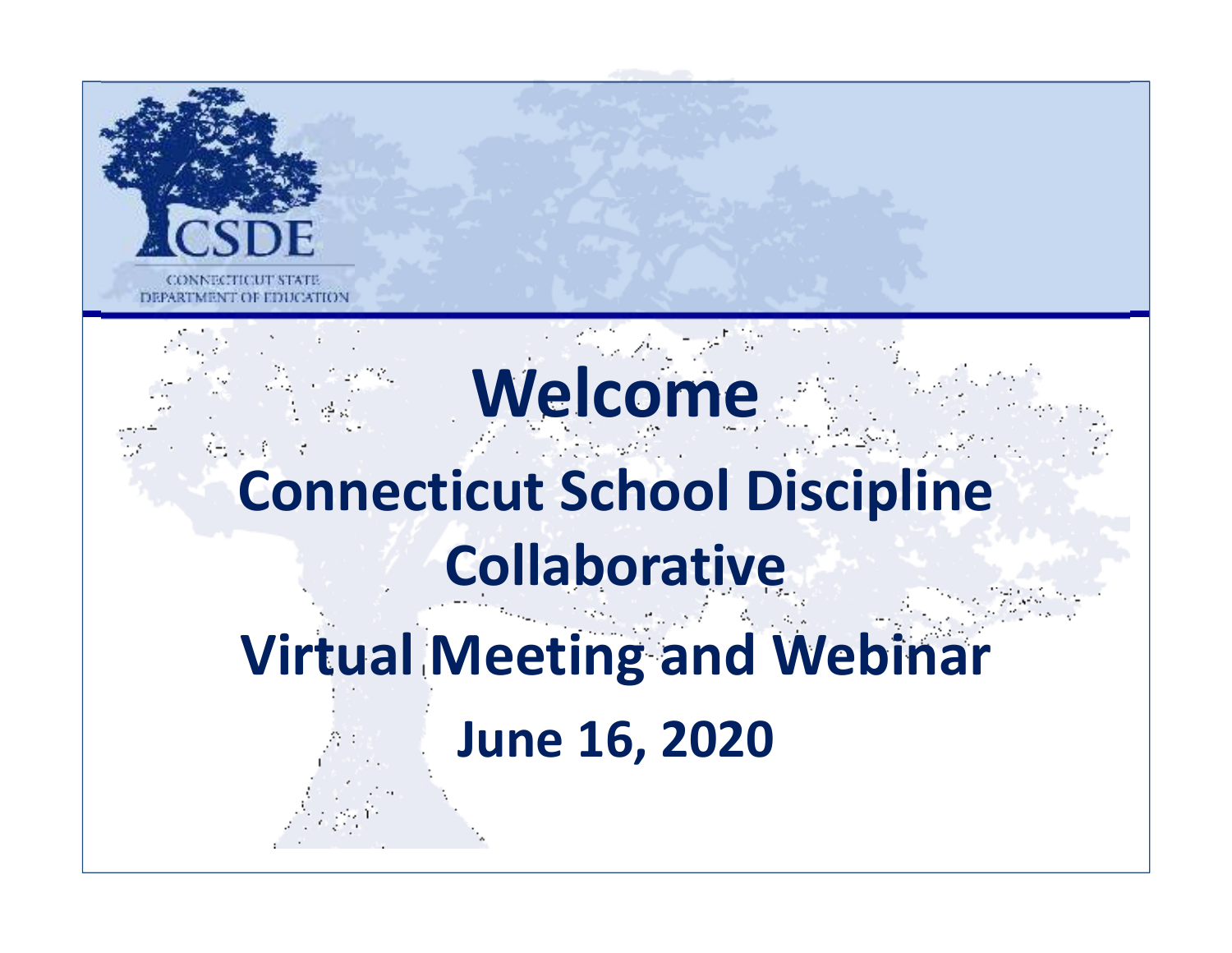## **A Moment of Reflection**

"We are confronted with the urgency of now...This may well be mankind's last chance to choose between chaos or community."

THE REV. DR. MARTIN LUTHER KING

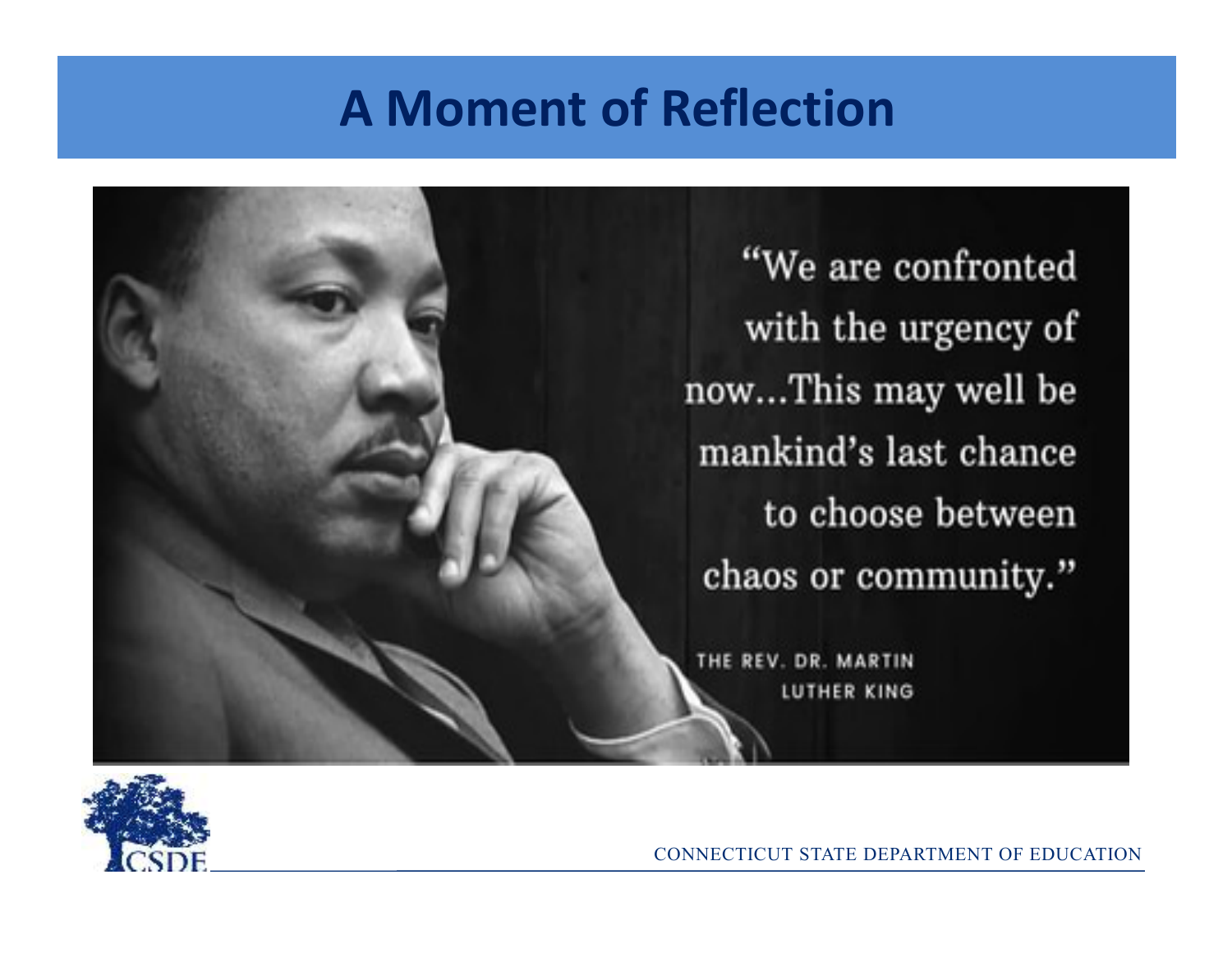## **Reminders for Questions**

- Please share your name and the organization you represent.
- Please remember:
	- Please ensure that your volume/speaker is on.
	- –Please *Mute* mic when not speaking.
	- – Please *Unmute* mic to speak when called on by Facilitator.
	- Monitor time to ensure all perspectives are heard.

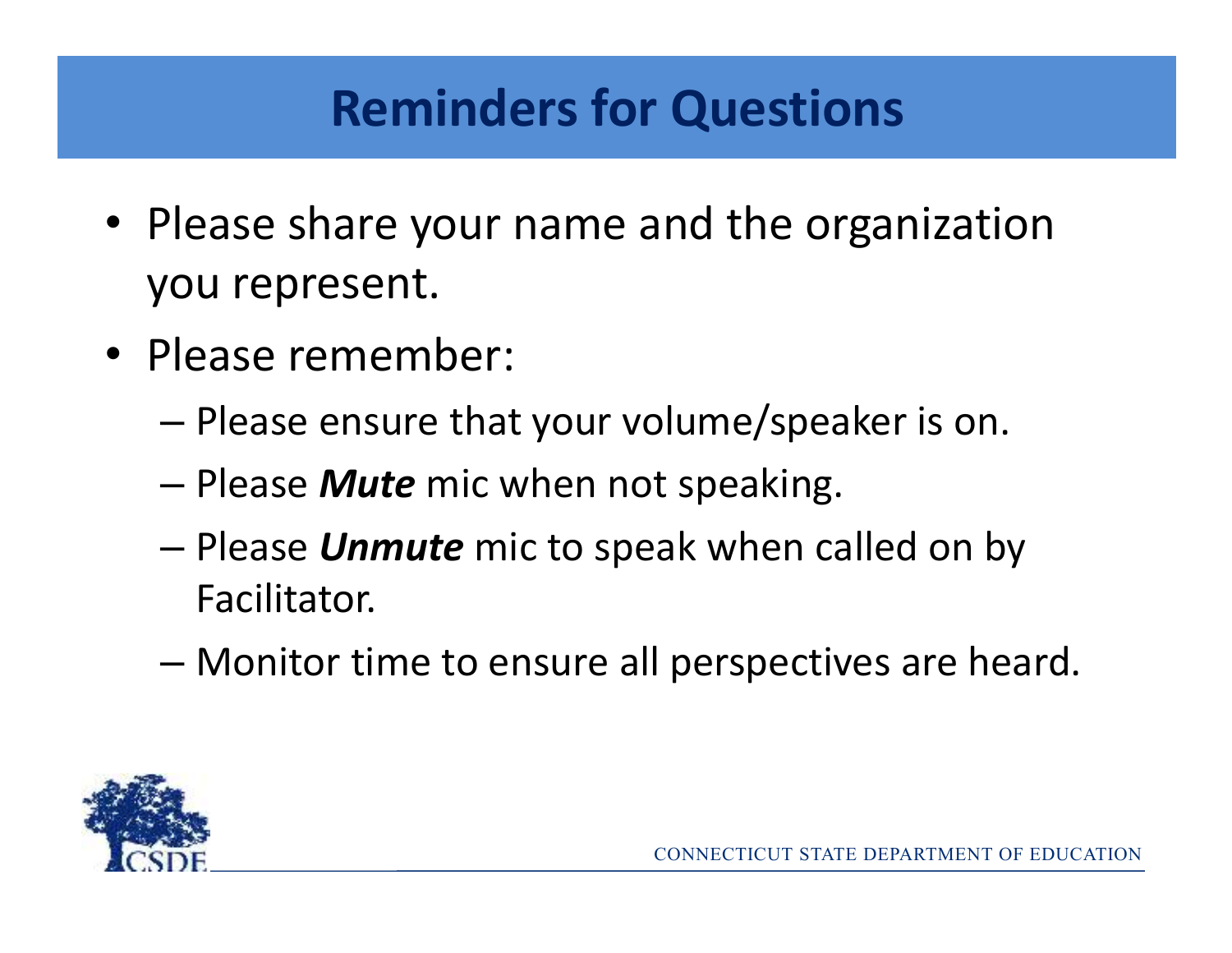## **Agenda Overview**

- $\bullet$ Opening & Welcome
- $\bullet$  Deputy Commissioner Updates for the Collaborative
- $\bullet$ *Webinar: Schooling for Critical Consciousness*
- •Question & Answers
- $\bullet$ Wrap Up and Next Steps

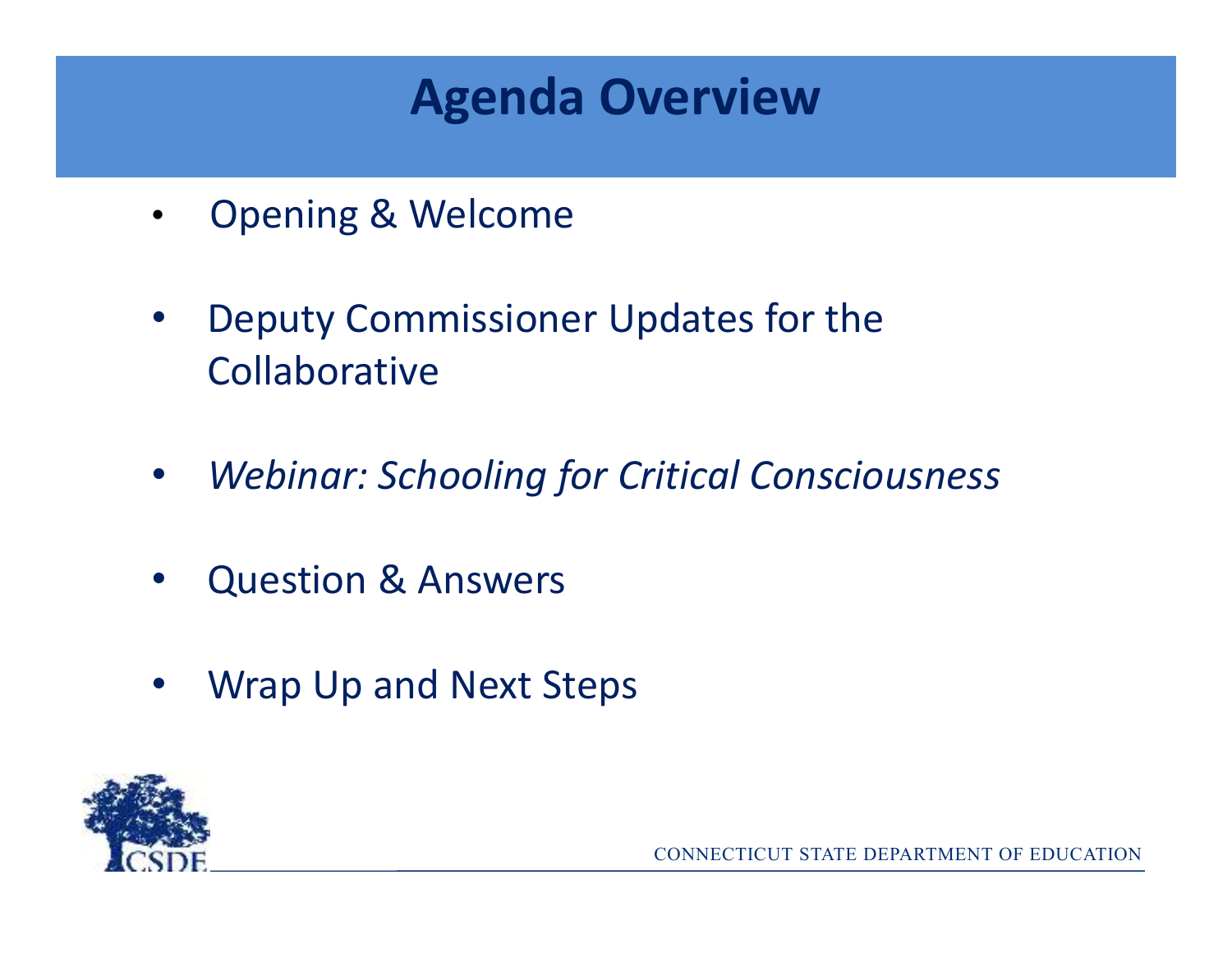

## **Welcome and Introduction**Charlene Russell-Tucker, Deputy Commissioner

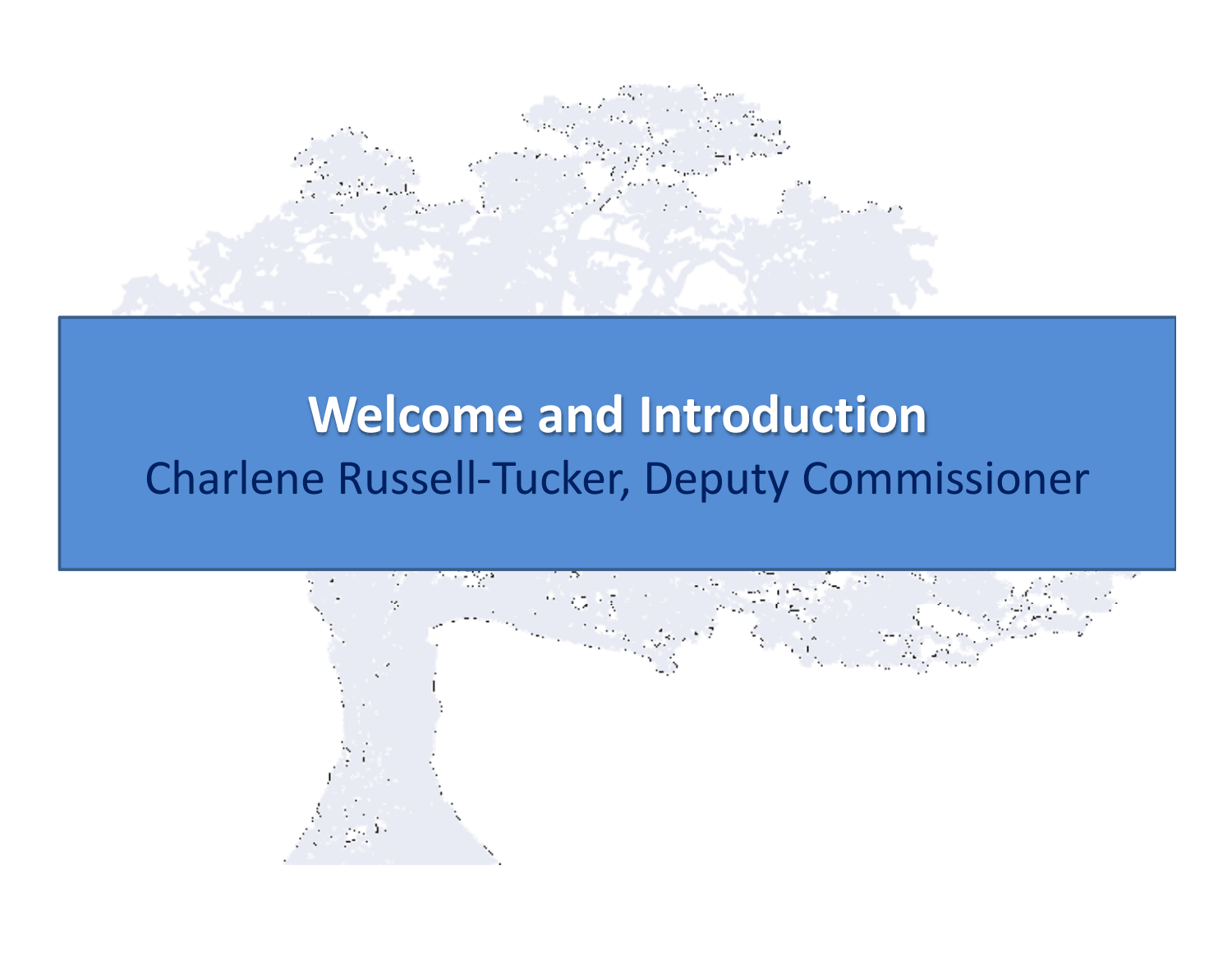## **Connecticut School Discipline Collaborative**

## Overarching Goal:

- To advise the Commissioner of Education and State Board of Education on strategies for transforming school discipline in Connecticut.Outcome:
- To reduce the overall and disproportionate use of exclusionary discipline in Connecticut schools.

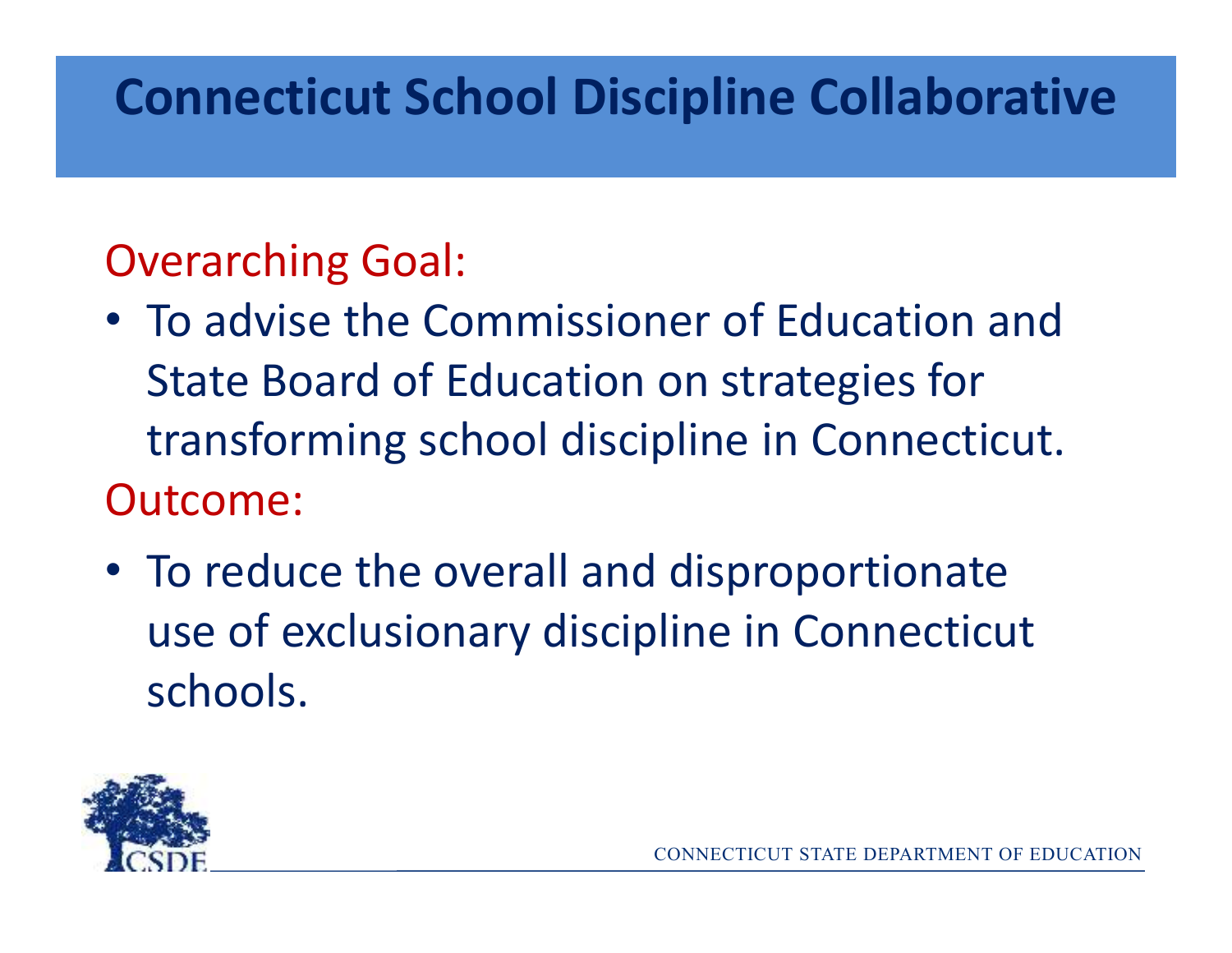## **Meeting Objectives for Today**

- *To review the State Level Priorities during COVID-19 Pandemic with an equity focus.*
- *To provide updates for the School Discipline Collaborative.*
- *To introduce the research behind "Schooling for Critical Consciousness."*

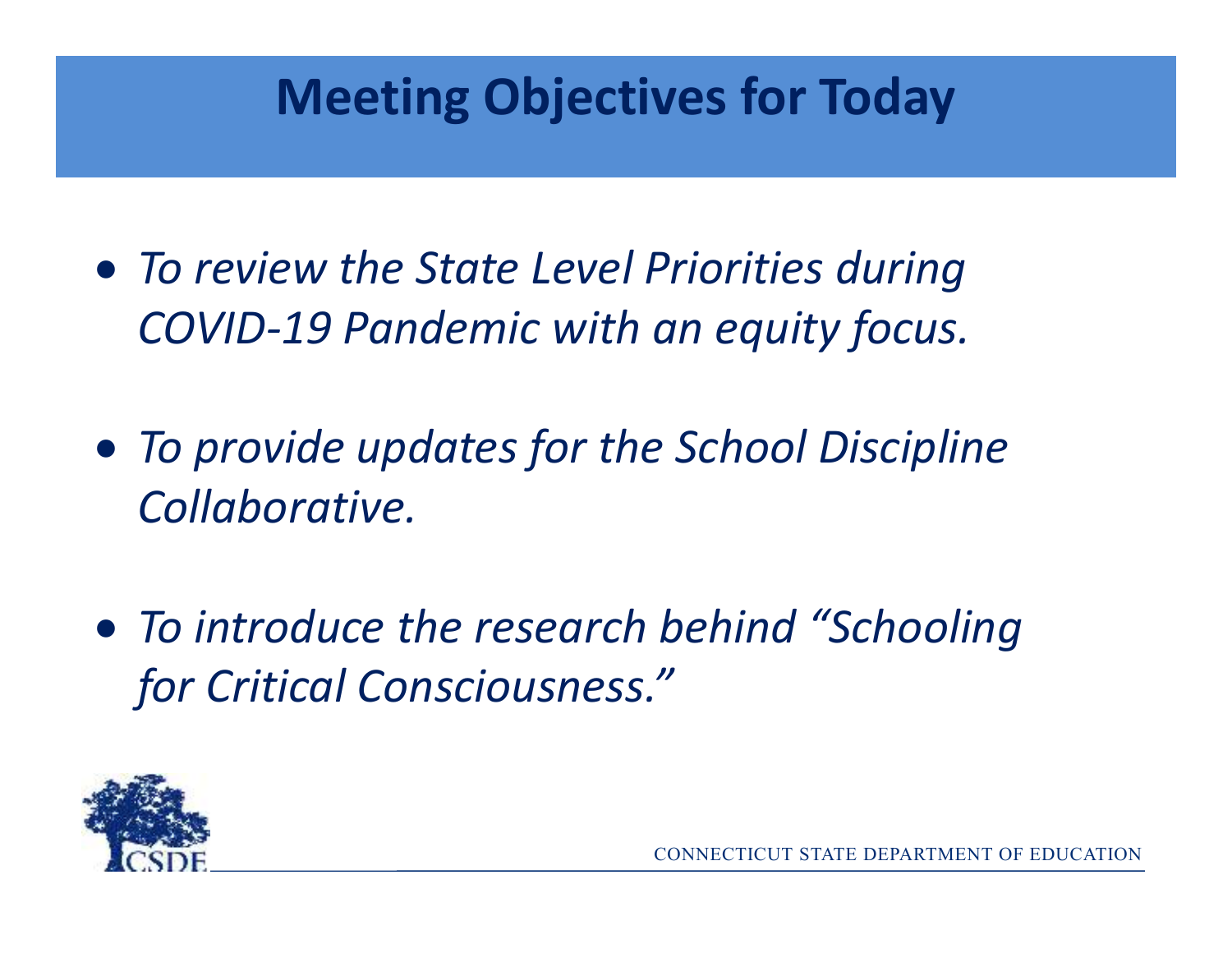## **A Special Thank You**

Thank you to the School Discipline Collaborative for your unwavering support:

• *Your dedication and commitment to Connecticut's children.* 

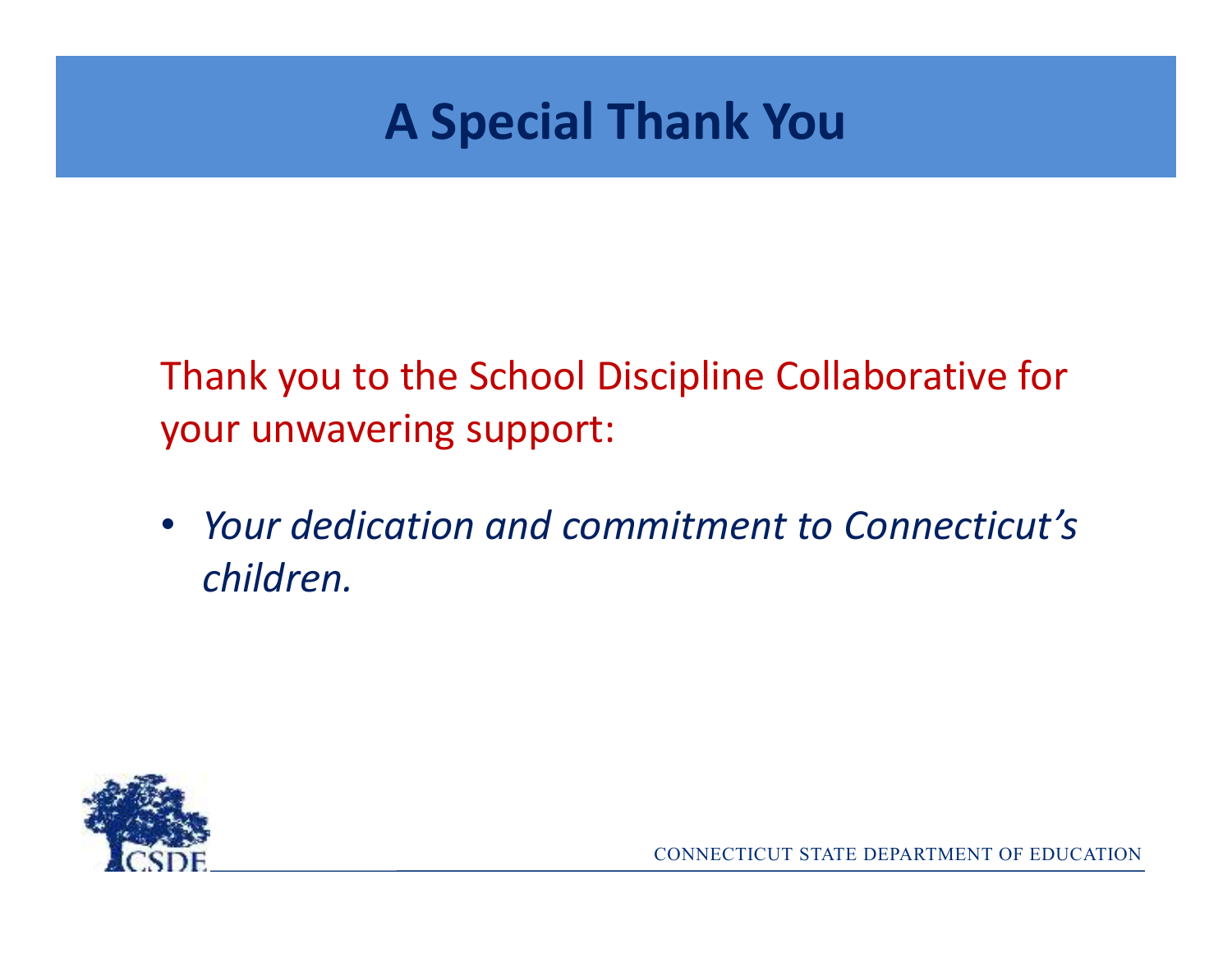## **A Reflection on Our Work Together**

## **Milestones**

| Launch of the             | Provided Input on         | <b>State Board</b>       | <b>Second Meeting of</b> |
|---------------------------|---------------------------|--------------------------|--------------------------|
| <b>Connecticut School</b> | <b>State Board Draft</b>  | Adoption of Position     | the School               |
| <b>Discipline</b>         | <b>Position Statement</b> | <b>Statement</b>         | <b>Discipline</b>        |
| Collaborative -           |                           | &                        | Collaborative -          |
| <b>Deep Dive:</b>         | October Feedback          | <b>Presentation and</b>  | <b>Deep Dive: Local</b>  |
| Race in Education &       | <b>Informed State</b>     | <b>Release of School</b> | Districts'               |
| <b>CT Discipline Data</b> | <b>Discipline Report</b>  | <b>Discipline Report</b> | <b>Presentations</b>     |
|                           |                           |                          |                          |

October 2018

December 2018 February 2019

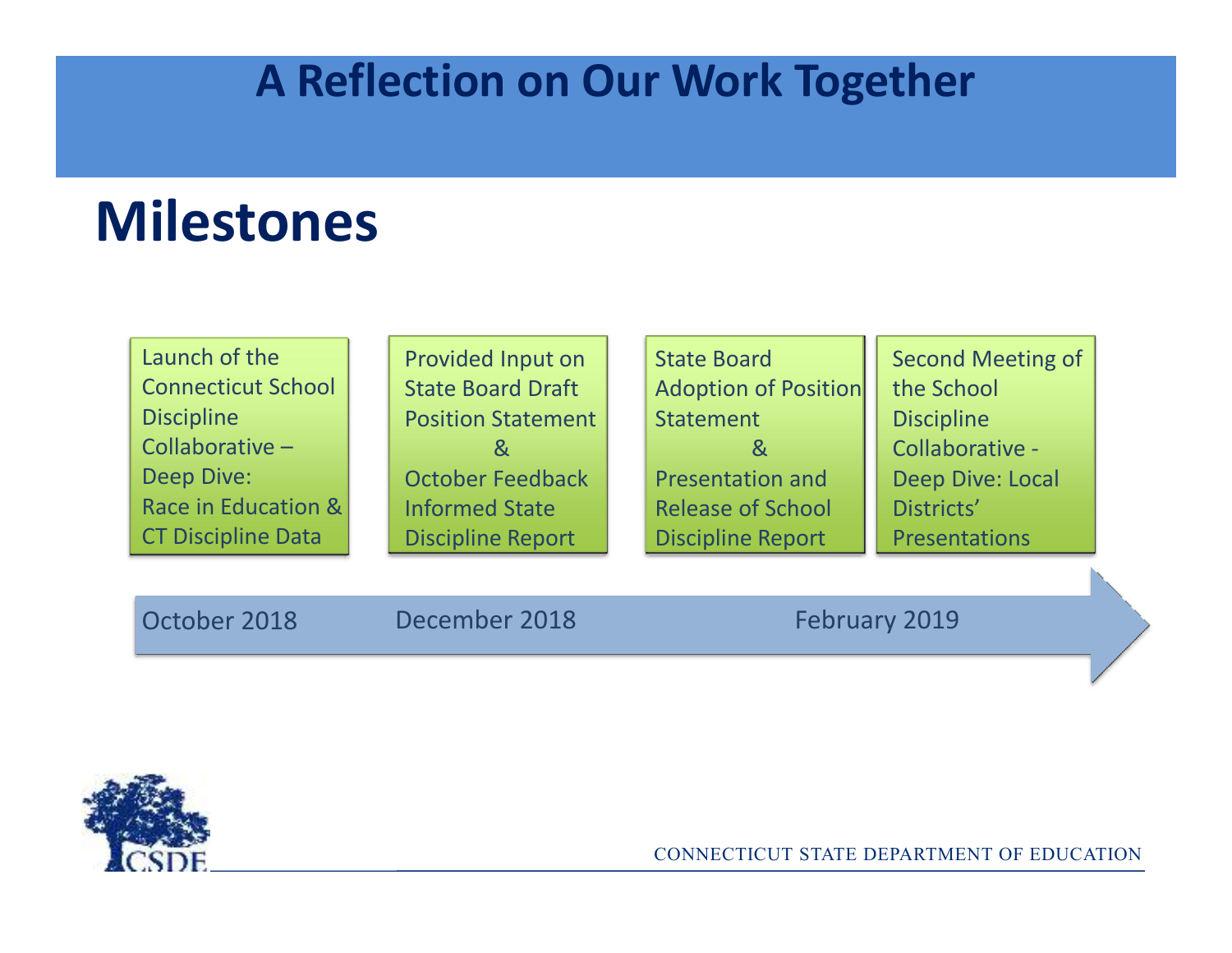## **A Reflection on Our Work Together**

## **Milestones**

| <b>School Discipline</b> | Third Meeting of the        |
|--------------------------|-----------------------------|
| Collaborative            | <b>School Discipline</b>    |
| Participation in the     | <b>Collaborative - Deep</b> |
| <b>Dismantling</b>       | <b>Dive: Effective</b>      |
| <b>Systemic Racism</b>   | Implementation-             |
|                          |                             |
|                          | <b>Science Introduction</b> |
| Conference               | Implementation              |

Input on development of Family Guides on Suspension/**Expulsions** 

April 2019

May 2019 November 2019 January 2020

Fourth Meeting of

the School

**Discipline** 

Collaborative –

Commissioner

Student Voice

Cardona's Vision &

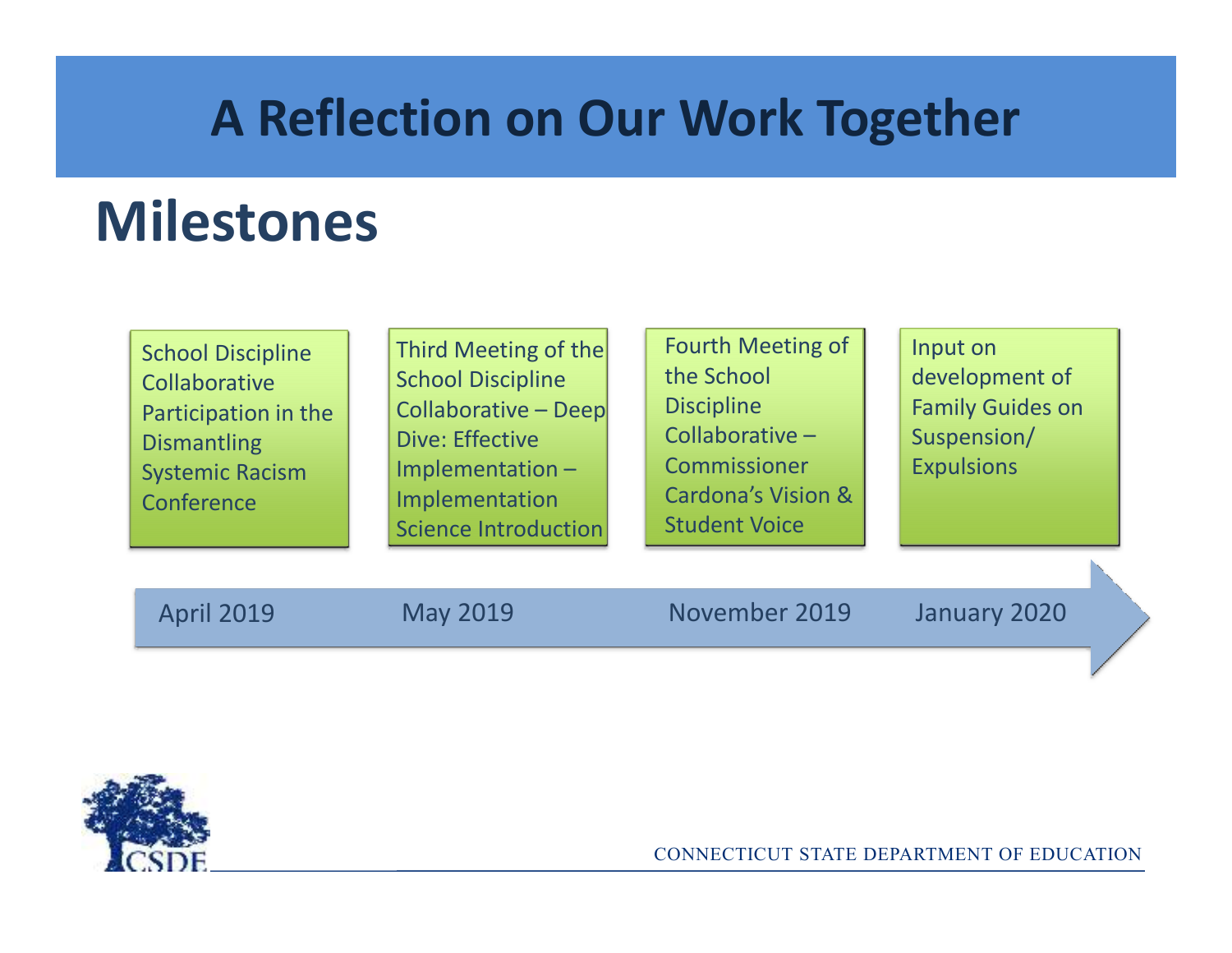## **A Reflection on Our Work Together**

## **Milestones**

Fifth meeting of the School Discipline Collaborative-Commissioner Cardona's state level priorities & insight on critical consciousness in schools.







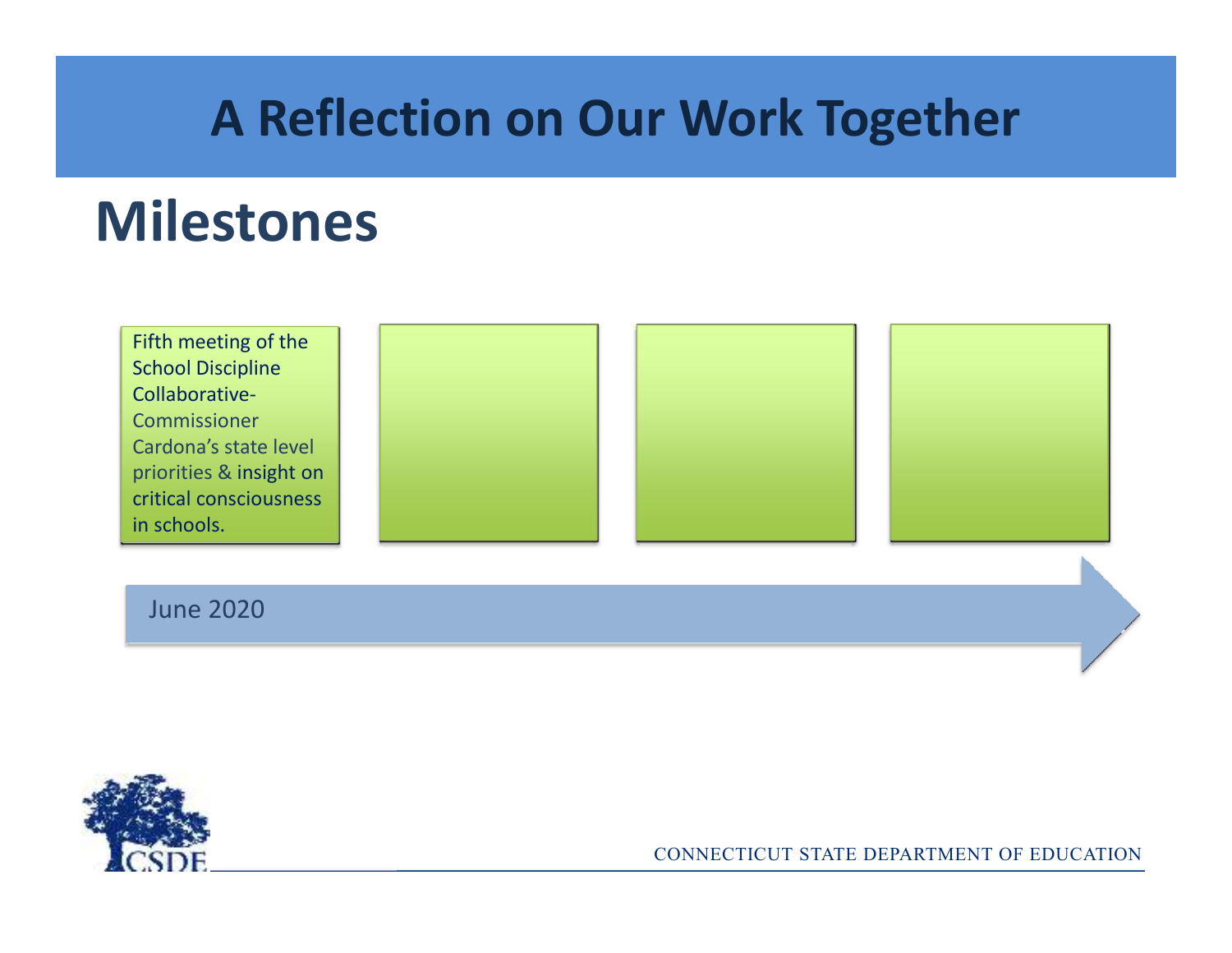

## **Updates for the Collaborative**Charlene Russell-Tucker, Deputy Commissioner

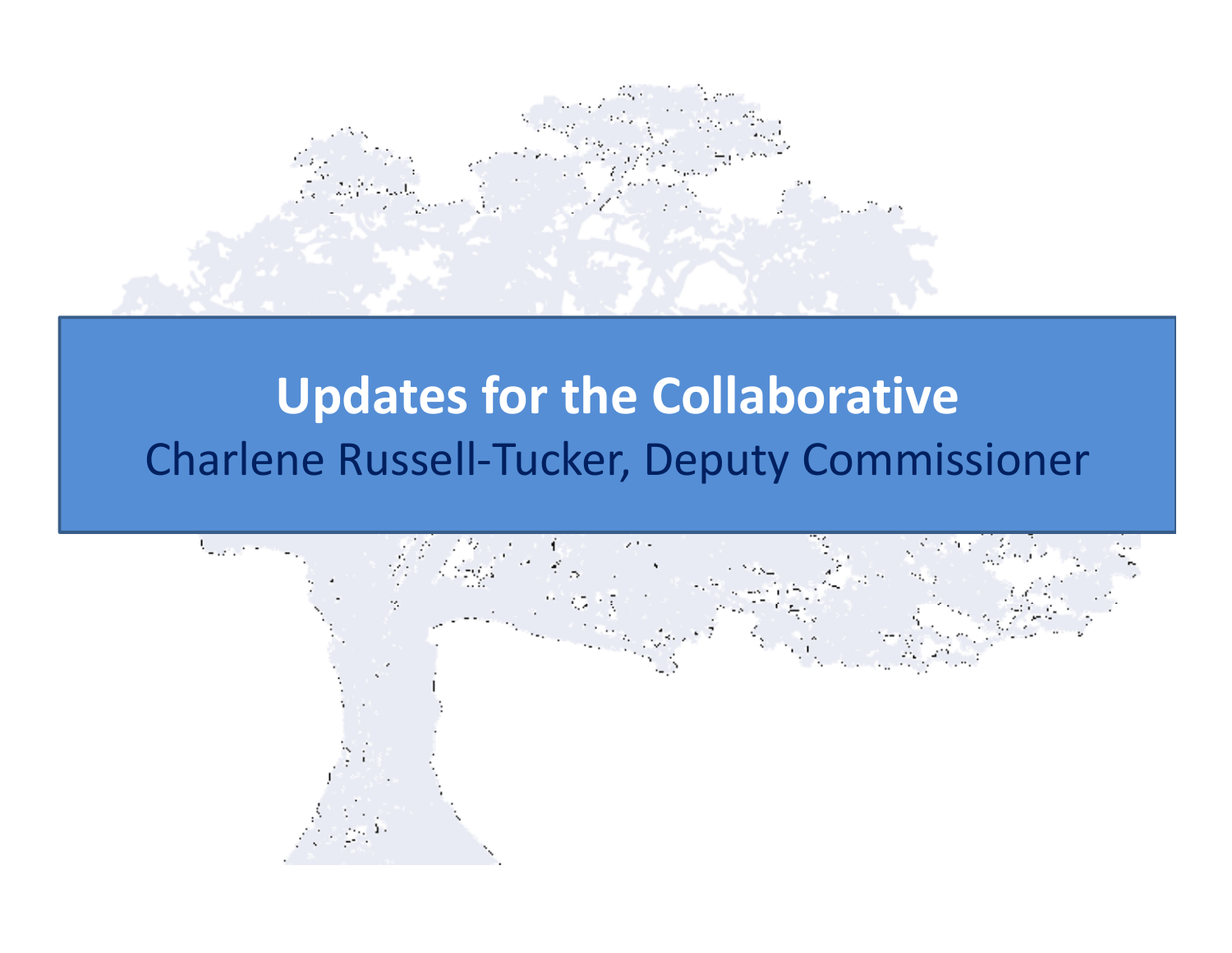## **Updates for the Collaborative**

- $\bullet$ School Discipline Report released on February 20, 2020
- $\bullet$  Developed Professional Support Webinar Series for Families and Educators:
	- Providing social-emotional supports and resources to families during COVID-19
	- Hearing student's voices during COVID19 on distance learning
	- Providing social-emotional support on self-care to mental health providers during COVID19
	- Grief supports for the school community
- $\bullet$  Resources to Support Student Learning During School Closures Due to COVID-19 - COVID-19 Resources for Families and Educators
- •Support for Students with Special Needs

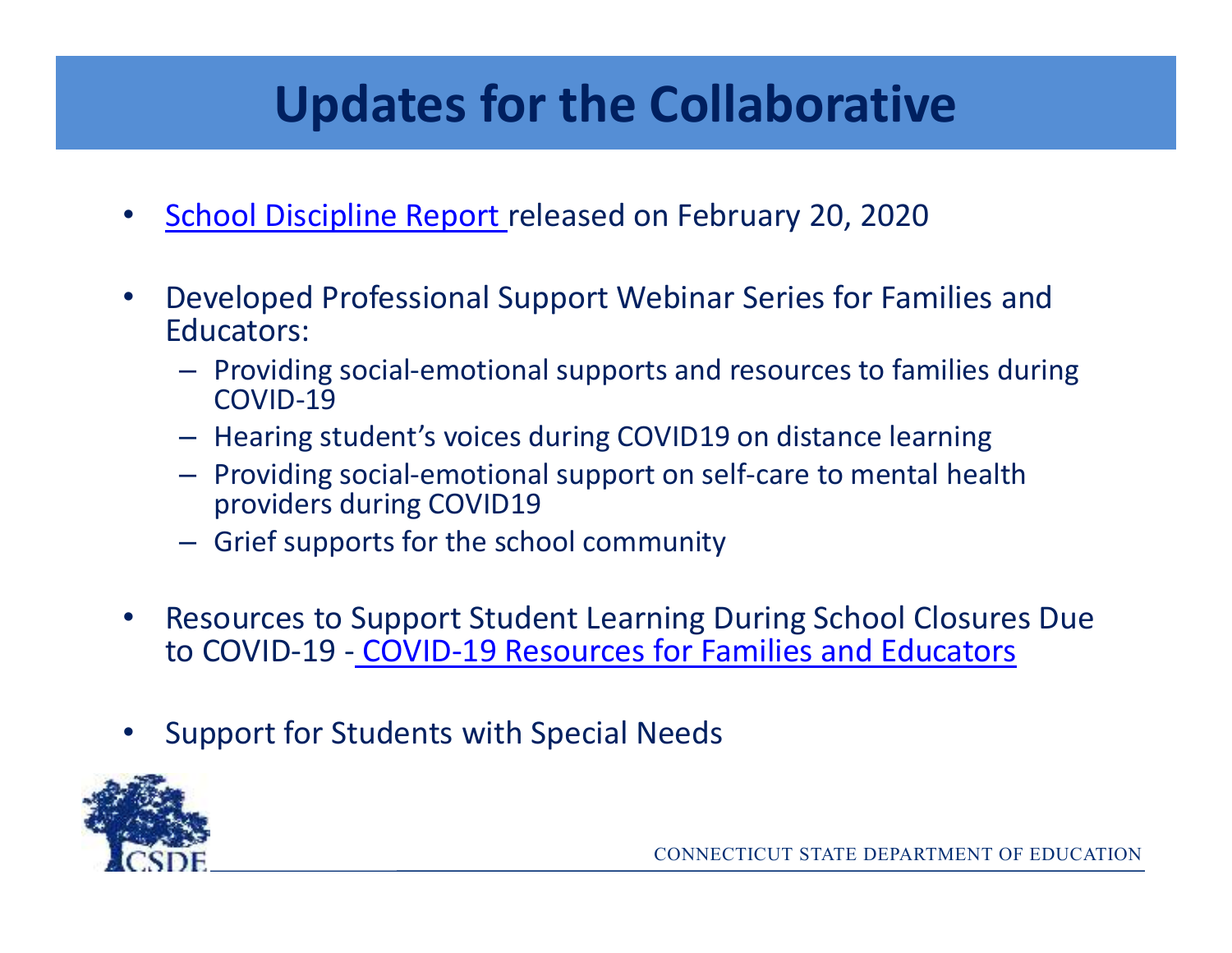## **School Discipline Emerging Trends**

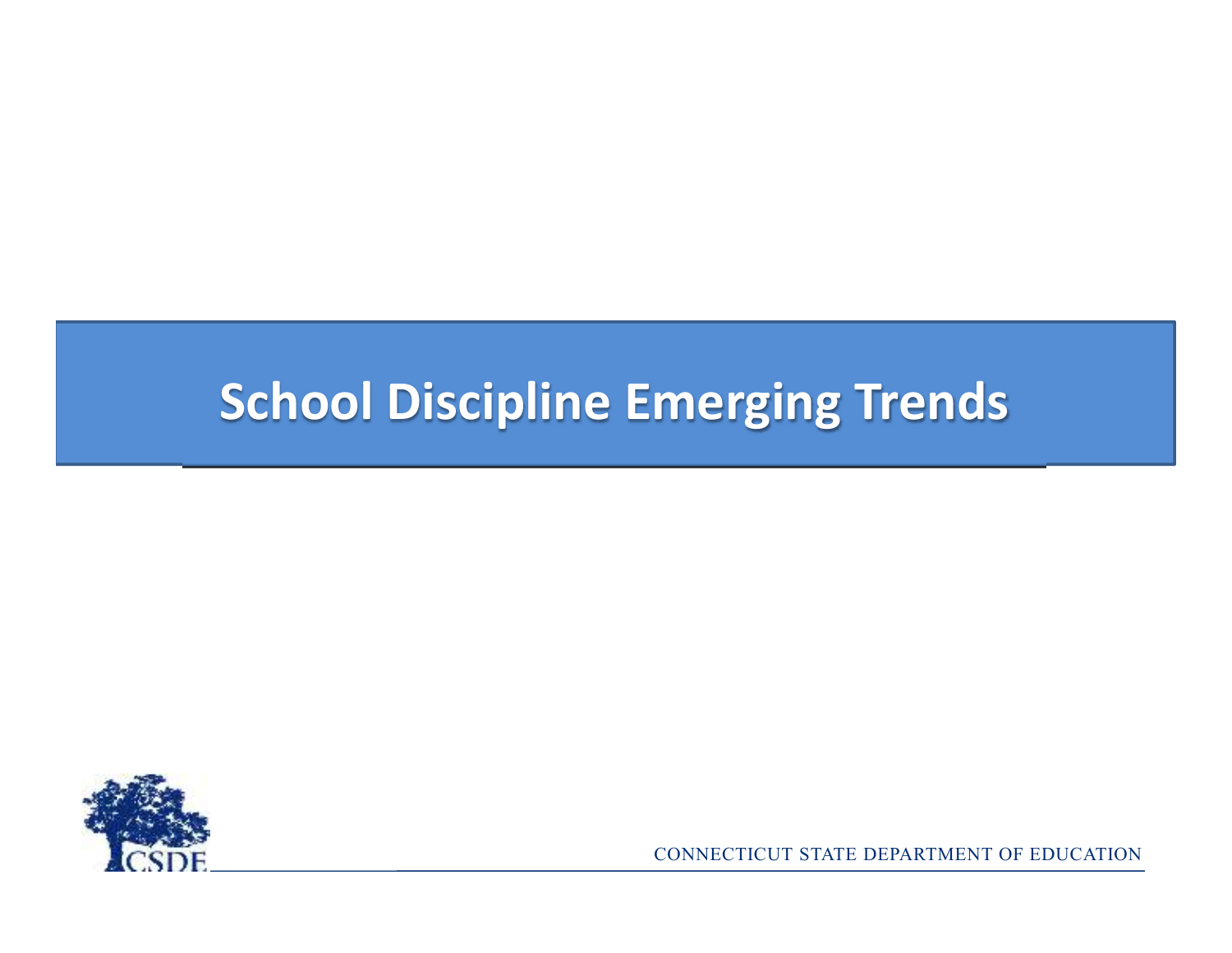#### **Suspension Rates by Race and Gender, 2018-19**



- Males are suspended / expelled at substantially higher rates than females.
- Black/African American females are **nearly five times** as likely, and Hispanic/Latina females are **more than three times** as likely as white females to receive a suspension or expulsion.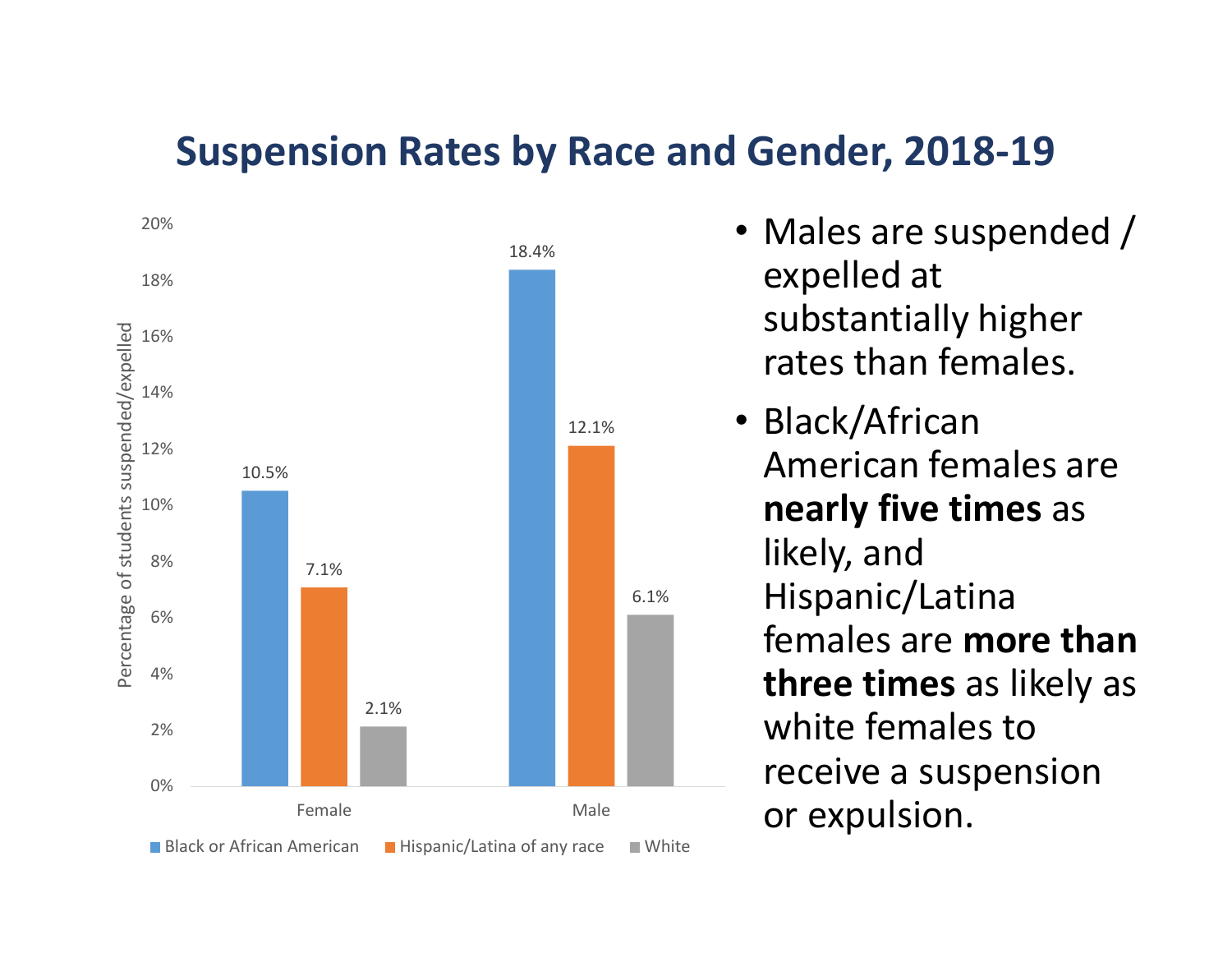## **Suspension Rates of Females by Race/Ethnicity and District Type, 2018-19**



- • Among females, within **all** district types, Black/African<br>Americans have the highest suspension rates.
- • In Alliance Districts, non-Alliance local districts, Endowed Academies, and<br>RESCs, Black/African<br>and Hispanic/Latina<br>females receive suspensions /<br>expulsions at<br>disproportionately<br>higher rates than<br>White females i.e.,<br>Relative Risk Index is greater than 2.0 for<br>both groups.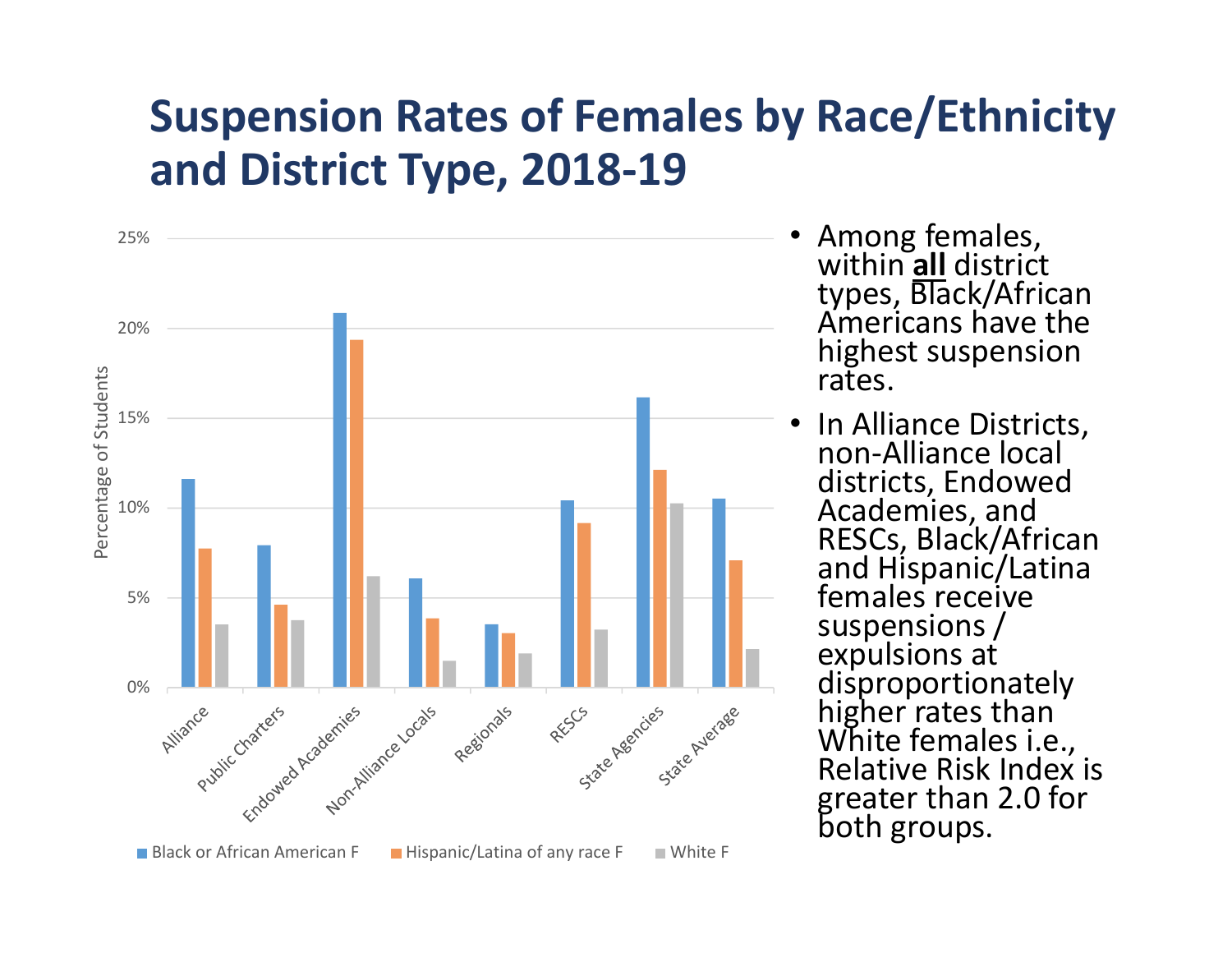## **Coming Soon! Family Guides Update**John D. Frassinelli, Division Director

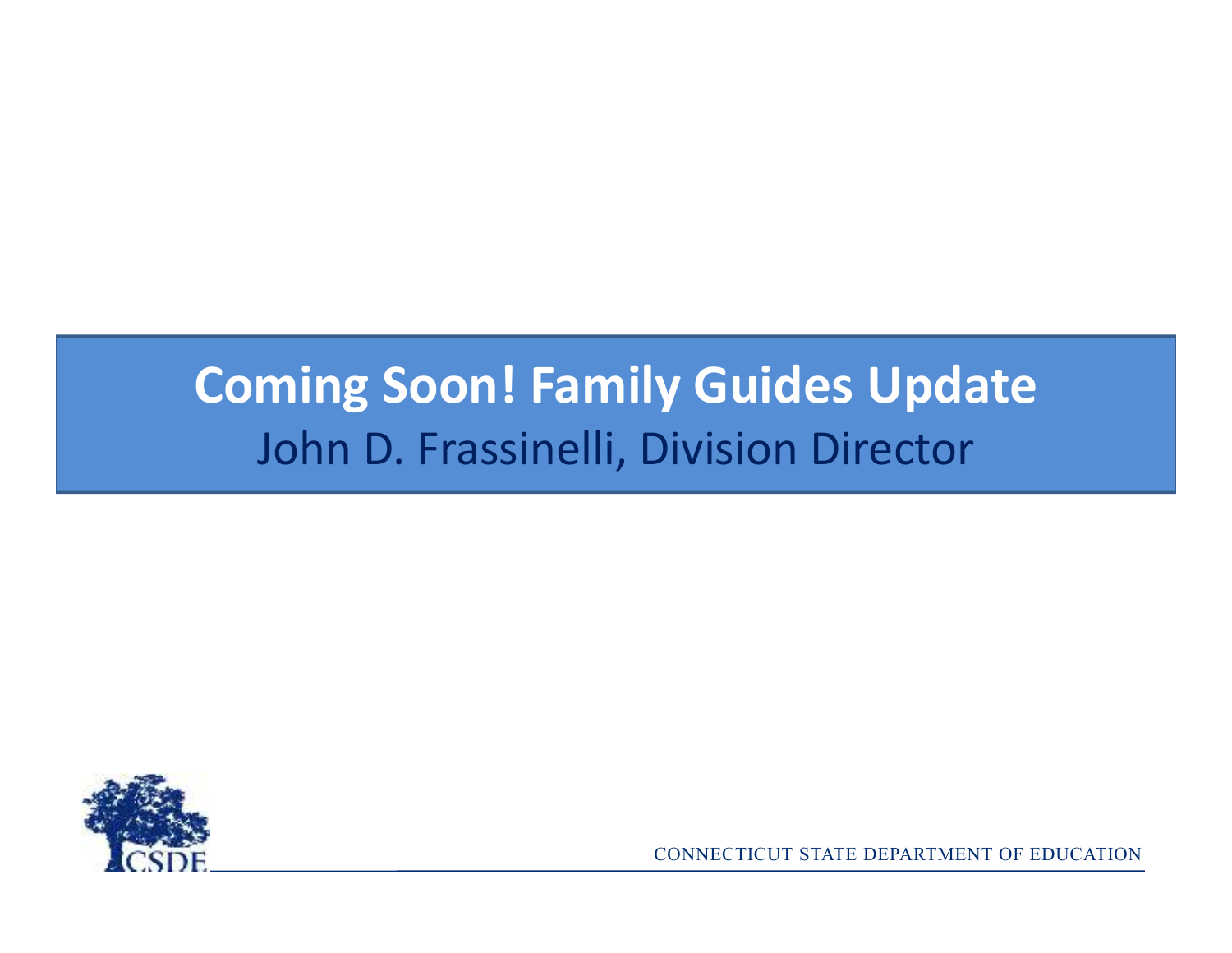## **Webinar: Schooling for Critical Consciousness**

Dr. Daren Graves, Professor, Simmons UniversityDr. Scott Seider, Associate Professor, Boston College

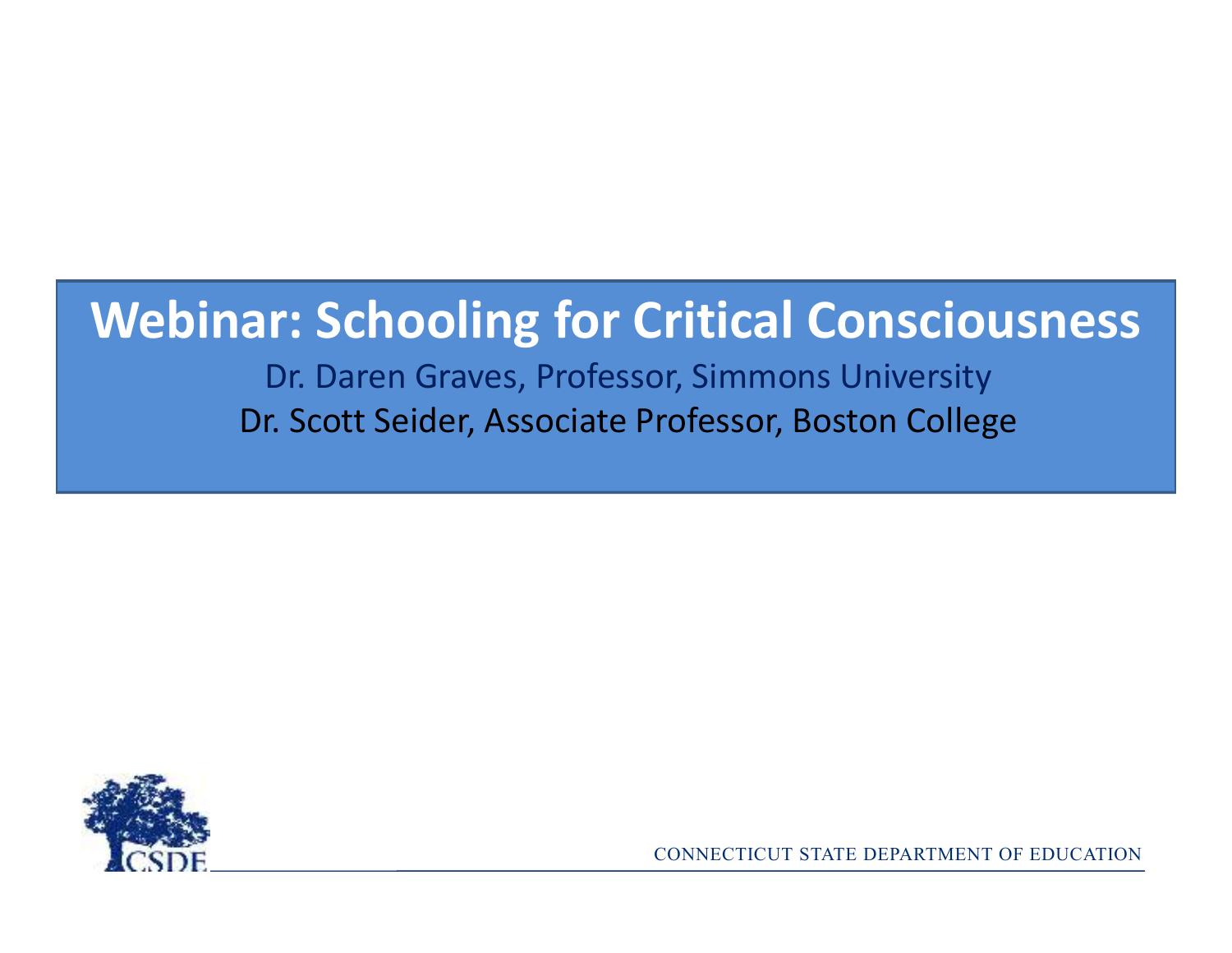## **Question & Answers**Moderated by: Ingrid Canady, Executive Director ~ SERC

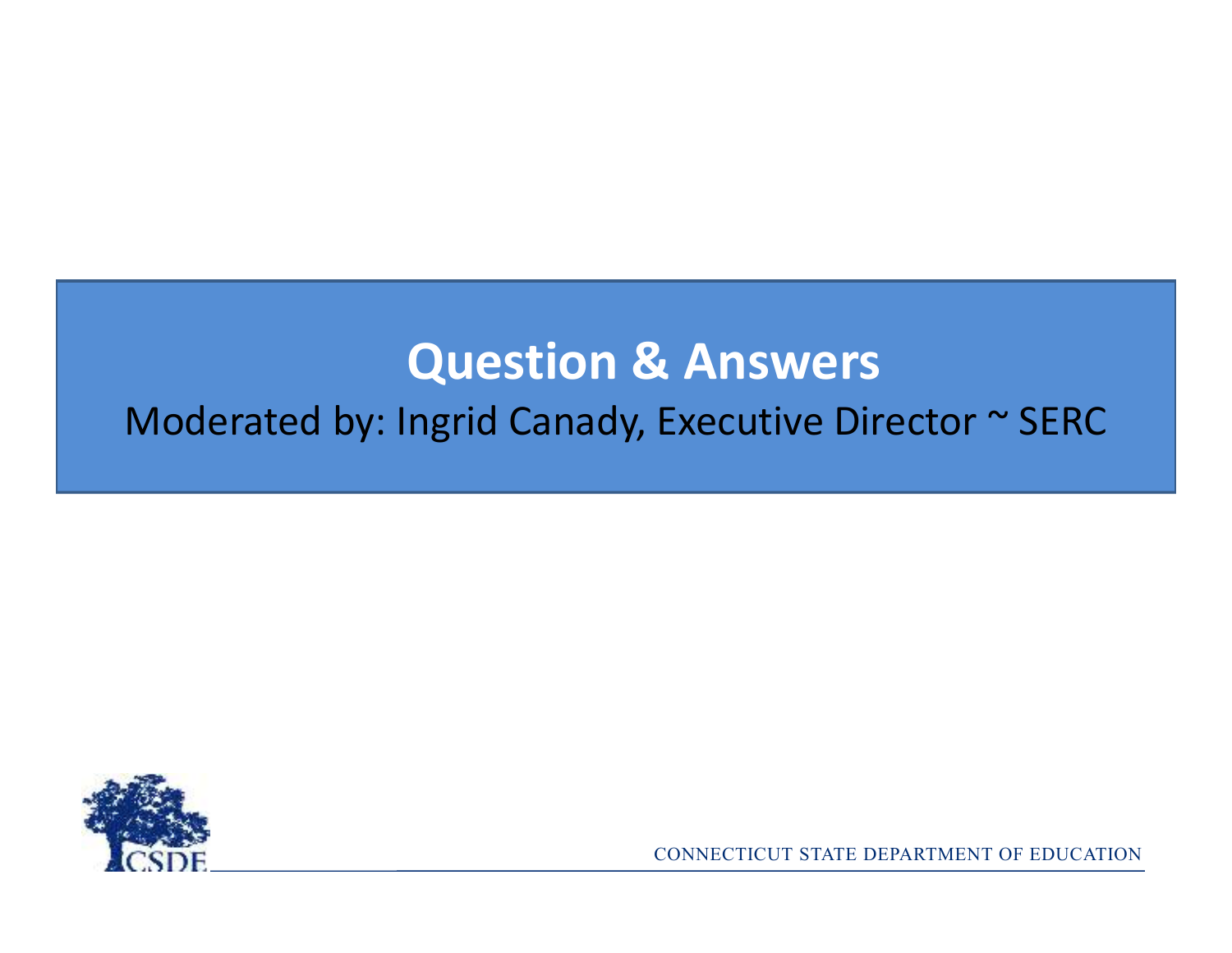## **Wrap Up and Next Steps**